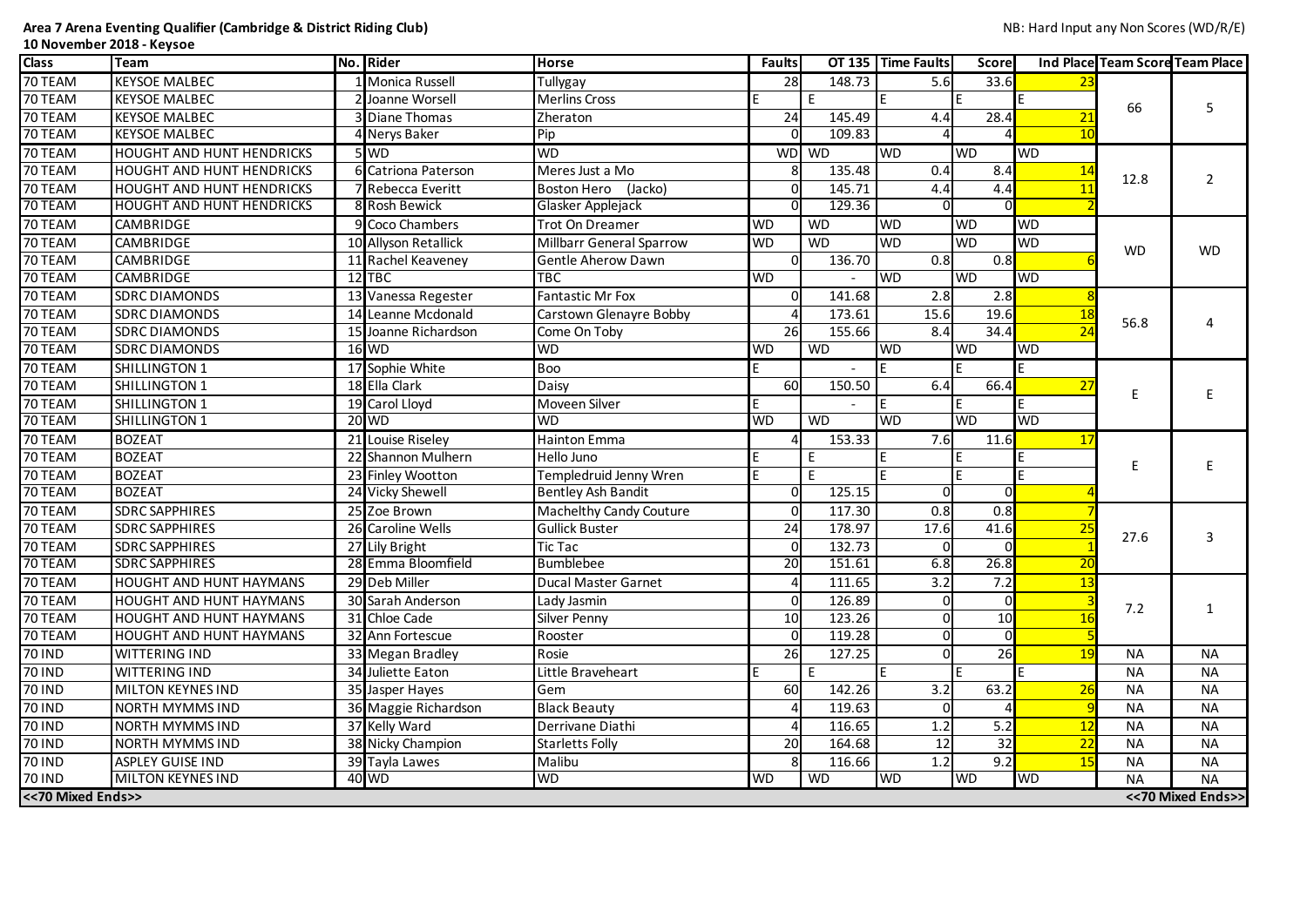| <b>Class</b> | Team                                     |  | No. Rider           | <b>Horse</b>                  | <b>Faults</b> | OT 125    | <b>Time Faults</b> | <b>Score</b> |           |           | Ind Place Team Score Team Place |
|--------------|------------------------------------------|--|---------------------|-------------------------------|---------------|-----------|--------------------|--------------|-----------|-----------|---------------------------------|
| 80 J TEAM    | CAMBRIDGE ST CATHARINE'S                 |  | 41 Zoe Roach        | Chico                         | 44            | 155.83    | 12.4               | 56.4         |           |           |                                 |
| 80 J TEAM    | CAMBRIDGE ST CATHARINE'S                 |  | 42 Fionn Braybrooke | <b>Calaherine Girl</b>        |               |           |                    |              |           |           |                                 |
| 80 J TEAM    | CAMBRIDGE ST CATHARINE'S                 |  | 43 Paige Dodman     | Nothing But Trouble           |               | 104.48    |                    |              |           | 58.4      |                                 |
| 80 J TEAM    | CAMBRIDGE ST CATHARINE'S                 |  | 44 Ruby Leonard     | Threehoo Gennie               |               | 121.25    |                    |              |           |           |                                 |
| 80 J TEAM    | <b>BOZEAT</b>                            |  | 45 Rebecca Eales    | <b>Toberpatrick Robin</b>     | 12            | 148.98    | 9.6                | 21.6         |           |           |                                 |
| 80 J TEAM    | <b>BOZEAT</b>                            |  | 46 Summer Parker    | Georgia                       |               | 116.22    |                    |              |           |           |                                 |
| 80 J TEAM    | <b>BOZEAT</b>                            |  | 47 Ruby Loveder     | Millie                        | 20            | 148.57    | 9.6                | 29.6         |           | 51.2      |                                 |
| 80 J TEAM    | <b>BOZEAT</b>                            |  | 48 Lucy Labudek     | Mylestown molly               | <b>WD</b>     | <b>WD</b> | <b>WD</b>          | <b>WD</b>    | <b>WD</b> |           |                                 |
| 80 J TEAM    | <b>CAMBRIDGE ST JOHNS</b>                |  | 49 Anna Braybrooke  | <b>Barrattstown Derby</b>     |               |           |                    |              |           |           |                                 |
| 80 J TEAM    | <b>CAMBRIDGE ST JOHNS</b>                |  | 50 Jessica Cahn     | The Grey Man                  |               |           |                    |              |           |           |                                 |
| 80 J TEAM    | <b>CAMBRIDGE ST JOHNS</b>                |  | 51 Lille May        | <b>Rosemount Prince Danny</b> | 20            | 130.01    | 2.4                | 22.4         |           |           |                                 |
| 80 J TEAM    | <b>CAMBRIDGE ST JOHNS</b>                |  | 52 Zoe Roach        | Shaun 08                      |               |           |                    |              |           |           |                                 |
| 80 J IND     | <b>SHILLINGTON IND</b>                   |  | 53 Lily Sandford    | Key manor Sky                 |               | 115.45    |                    | $\Omega$     |           | <b>NA</b> | <b>NA</b>                       |
| 80 J IND     | <b>SHILLINGTON IND</b>                   |  | 54 Ellie Mullen     | Crossowen Lochlan             | <b>WD</b>     | <b>WD</b> | <b>WD</b>          | <b>WD</b>    | <b>WD</b> | <b>NA</b> | <b>NA</b>                       |
| 80 J IND     | <b>HOUGHT &amp; HUNT IND</b>             |  | 55 Katy-Mai Guiney  | Paint me Proud                | 26            | 147.96    | 9.2                | 35.2         |           | <b>NA</b> | <b>NA</b>                       |
|              | <<80 Junior Ends>><br><<80 Junior Ends>> |  |                     |                               |               |           |                    |              |           |           |                                 |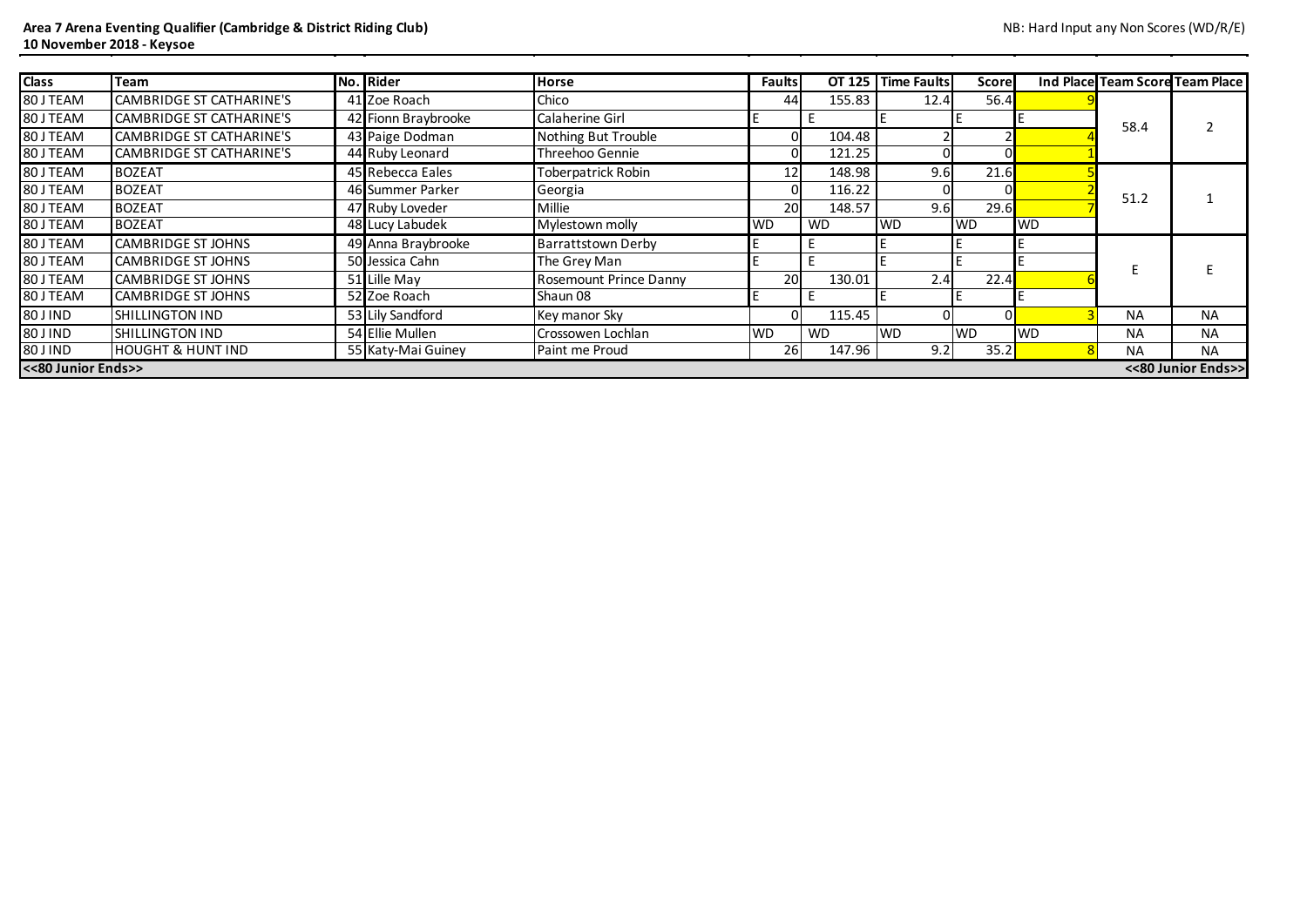| <b>Class</b> | <b>Team</b>                       | No. Rider             | <b>Horse</b>                   | <b>Faults</b>  | OT 125    | <b>Time Faults</b> | <b>Score</b>   |           |      | Ind Place Team Score Team Place |
|--------------|-----------------------------------|-----------------------|--------------------------------|----------------|-----------|--------------------|----------------|-----------|------|---------------------------------|
| 80 S TEAM    | <b>ASPLEY GUISE 80CMS</b>         | 56 Tina Kavanagh      | <b>Cvs Dixie Chick</b>         |                | E         |                    |                |           |      |                                 |
| 80 S TEAM    | <b>ASPLEY GUISE 80CMS</b>         | 57 Helen Nicholls     | Angelo Of Dalwhinnie           |                | 130.52    | 2.4                | 2.4            |           |      |                                 |
| 80 S TEAM    | <b>ASPLEY GUISE 80CMS</b>         | 58 Kate Bouchier      | <b>Dexters Calico Joe</b>      |                | 111.50    |                    |                |           |      |                                 |
| 80 S TEAM    | <b>ASPLEY GUISE 80CMS</b>         | 59 Nikki O'Neill      | Tirnanog                       | <b>WD</b>      | <b>WD</b> | <b>WD</b>          | <b>WD</b>      | WD        |      |                                 |
| 80 S TEAM    | <b>CAMBRIDGE QUEENS</b>           | 60 Spider Desmond     | <b>Small Black &amp; Furry</b> |                | E         |                    |                |           |      |                                 |
| 80 S TEAM    | <b>CAMBRIDGE QUEENS</b>           | 61 Lydia Wilson       | Gromit                         | 10             | 127.83    | 1.2                | 11.2           | <b>29</b> |      |                                 |
| 80 S TEAM    | <b>CAMBRIDGE QUEENS</b>           | 62 Sue Clover         | <b>Westoak Magic</b>           | 10             | 119.17    |                    | 10             |           | 22.4 | $6 \overline{6}$                |
| 80 S TEAM    | <b>CAMBRIDGE QUEENS</b>           | 63 Serena Allery      | Pocket Of Silver               | O              | 127.90    | 1.2                | 1.2            | 16        |      |                                 |
| 80 S TEAM    | <b>HOUGHT AND HUNT HONEYBERRY</b> | 64 Sarah Ayres        | whitewood lighting streak      |                | 132.69    | 3.2                | 7.2            | 23        |      |                                 |
| 80 S TEAM    | <b>HOUGHT AND HUNT HONEYBERRY</b> | 65 Emma Julian        | Little Irish Magic             |                | 107.83    | 0.8                | 0.8            | 14        |      |                                 |
| 80 S TEAM    | <b>HOUGHT AND HUNT HONEYBERRY</b> | 66 Jo Murphy          | <b>Ballingaddy Star</b>        | 6              | 136.14    | 4.8                | 10.8           |           | 8    |                                 |
| 80 S TEAM    | <b>HOUGHT AND HUNT HONEYBERRY</b> | 67 Claire Ludeks      | Ellwood                        |                | 118.20    |                    |                |           |      |                                 |
| 80 S TEAM    | <b>KEYSOE CABERNET</b>            | 68 Kylie Carter       | Dewie                          |                | 118.20    |                    | $\Omega$       |           |      |                                 |
| 80 S TEAM    | <b>KEYSOE CABERNET</b>            | 69 Annmarie Ryan      | <b>Blairfield Equinox</b>      |                | 125.13    | 0.4                | 6.4            | 22        |      |                                 |
| 80 S TEAM    | <b>KEYSOE CABERNET</b>            | 70 Gillian Tusting    | Newcopse Smudge                | ∩              | 131.20    | 2.8                | 2.8            | 19        | 7.2  | $\overline{3}$                  |
| 80 S TEAM    | <b>KEYSOE CABERNET</b>            | 71 Nigel Russell      | Ruby                           |                | 125.26    | 0.4                | 4.4            | 20        |      |                                 |
| 80 S TEAM    | <b>SHILLINGTON 2</b>              | 72 Stephanie Staples  | Lara                           |                | 133.16    | 3.6                | 9.6            | 25        |      |                                 |
| 80 S TEAM    | SHILLINGTON 2                     | 73 Rachel Beattie     | Dirty Harry                    |                | 112.52    |                    | $\overline{0}$ |           |      |                                 |
| 80 S TEAM    | <b>SHILLINGTON 2</b>              | 74 Maisie swain       | Marlon Brando                  |                | E         |                    |                |           |      |                                 |
| 80 S TEAM    | <b>SHILLINGTON 2</b>              | 75 WD                 | <b>WD</b>                      | <b>WD</b>      | WD        | <b>WD</b>          | WD             | WD        |      |                                 |
| 80 S TEAM    | <b>HOUGHT AND HUNT HEDGEHOG</b>   | 76 Nicola Shaw        | <b>Medrus Gavin Henson</b>     |                | 125.07    | 0.4                | 0.4            | 12        |      |                                 |
| 80 S TEAM    | <b>HOUGHT AND HUNT HEDGEHOG</b>   | 77 Lauren Jenkinson   | Miss Honey (Honey Dew)         | 20             | 125.14    | 0.4                | 20.4           | 31        | 0.4  |                                 |
| 80 S TEAM    | <b>HOUGHT AND HUNT HEDGEHOG</b>   | 78 Catriona Paterson  | Titus' Lady Chocolat (Lady)    |                | 122.95    |                    |                |           |      |                                 |
| 80 S TEAM    | <b>HOUGHT AND HUNT HEDGEHOG</b>   | 79 Sarah Fortescue    | <b>Happy Socks</b>             |                | 116.09    |                    | 0              |           |      |                                 |
| 80 S TEAM    | <b>CAMBRIDGE NEWNHAM</b>          | 80 Julie Horne        | Mick The Skant                 |                | E         |                    |                |           |      |                                 |
| 80 S TEAM    | <b>CAMBRIDGE NEWNHAM</b>          | 81 Verena Waddington  | Tasheena'S Foxy Lady           | $\overline{0}$ | 121.92    |                    | $\mathsf{O}$   |           | E.   |                                 |
| 80 S TEAM    | <b>CAMBRIDGE NEWNHAM</b>          | 82 Kim Fountain       | Entisarat                      | 50             | 158.02    | 13.6               | 63.6           | 37        |      |                                 |
| 80 S TEAM    | <b>CAMBRIDGE NEWNHAM</b>          | 83 WD                 | <b>WD</b>                      | <b>WD</b>      | WD        | WD                 | WD             | <b>WD</b> |      |                                 |
| 80 S TEAM    | <b>BOZEAT</b>                     | 84 Sarah Baverstock   | Poppy's Silver Dream           |                | 129.84    |                    |                | 17        |      |                                 |
| 80 S TEAM    | <b>BOZEAT</b>                     | 85 Kelly Brown        | Rasputin                       | 10             | 116.47    |                    | 10             | 27        | 38.4 | $\overline{7}$                  |
| 80 S TEAM    | <b>BOZEAT</b>                     | 86 Lianne Potter      | Lily                           | 26             | 125.67    | 0.4                | 26.4           | 32        |      |                                 |
| 80 S TEAM    | <b>BOZEAT</b>                     | 87 Vicki Copeland     | Zeus                           |                | E         |                    | ΙE             |           |      |                                 |
| 80 S TEAM    | <b>HOUGHT AND HUNT HEPPLE</b>     | 88 Kat Marshall       | Sliabh Barra                   | 40             | 152.32    | 11.2               | 51.2           | 35        |      |                                 |
| 80 S TEAM    | <b>HOUGHT AND HUNT HEPPLE</b>     | 89 Emily Miles-Thomas | Ath na Fuinnseolge             | 0l             | 107.74    | 0.8                | 0.8            |           | 52   | 8                               |
| 80 S TEAM    | <b>HOUGHT AND HUNT HEPPLE</b>     | 90 katie Larman       | <b>Aulton Classic</b>          |                | 113.75    |                    |                |           |      |                                 |
| 80 S TEAM    | <b>HOUGHT AND HUNT HEPPLE</b>     | 91 Sarah Shoemark     | Lord Francois                  | <b>WD</b>      | <b>WD</b> | <b>WD</b>          | <b>WD</b>      | <b>WD</b> |      |                                 |
| 80 S TEAM    | <b>WITTERING</b>                  | 92 Debbie Robinson    | <b>Rainbow Star</b>            |                | 113.89    |                    | $\mathbf{0}$   |           |      |                                 |
| 80 S TEAM    | <b>WITTERING</b>                  | 93 Linda Cowd         | Tomahawk                       |                | 108.49    | 0.4                | 0.4            |           | 0.4  | $\overline{2}$                  |
| 80 S TEAM    | <b>WITTERING</b>                  | 94 Claire Tunnard     | Gemster                        |                | 114.75    |                    | $\Omega$       |           |      |                                 |
| 80 S TEAM    | <b>WITTERING</b>                  | 95 WD                 | <b>WD</b>                      | <b>WD</b>      | <b>WD</b> | <b>WD</b>          | WD             | WD        |      |                                 |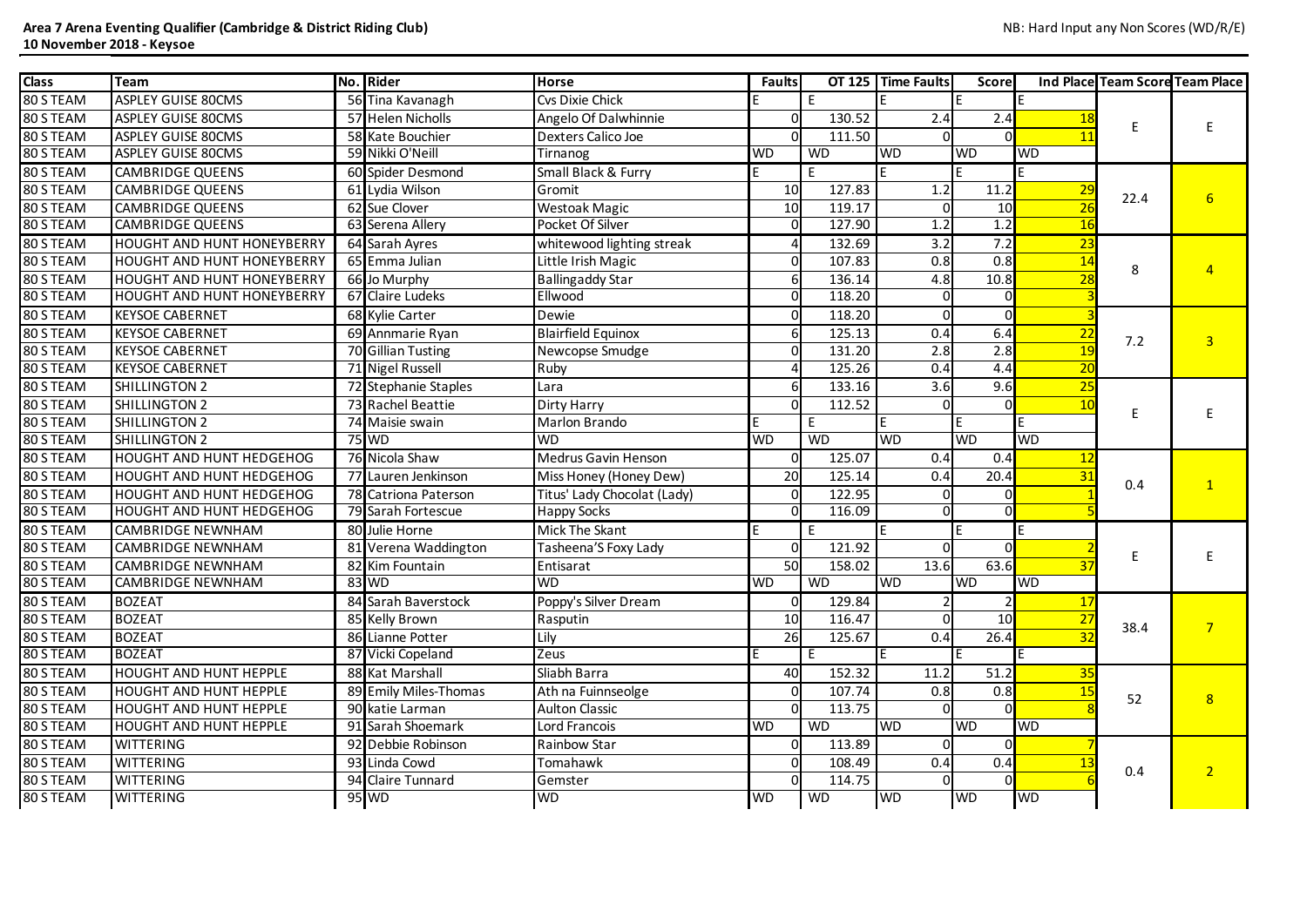## **Area 7 Arena Eventing Qualifier (Cambridge & District Riding Club)** NB: Hard Input any Non Scores (WD/R/E) **10 November 2018 - Keysoe**

| 80 S TEAM       | <b>HOUGHT AND HUNT HOXTON</b>            |  | 96 Sarah Grout       | <b>Classic Mellidy</b>         |           | 137.52    | 5.2         | 11.2      |            |           |           |
|-----------------|------------------------------------------|--|----------------------|--------------------------------|-----------|-----------|-------------|-----------|------------|-----------|-----------|
| 80 S TEAM       | <b>HOUGHT AND HUNT HOXTON</b>            |  | 97 Allison Bousfield | Zanzibar                       |           | 130.95    | 2.41        | 8.4       |            | 14.4      |           |
| 80 S TEAM       | <b>HOUGHT AND HUNT HOXTON</b>            |  | 98 Alex Wade         | <b>Brooklawn Final Destiny</b> |           | 139.45    |             |           |            |           |           |
| 80 S TEAM       | <b>HOUGHT AND HUNT HOXTON</b>            |  | 99 Scott Carter      | Herself                        |           | 112.97    |             |           |            |           |           |
| <b>80 S IND</b> | <b>KEYSOE IND</b>                        |  | 100 Laura Wilcox     | Oyster                         | 40        | 151.92    | 10.8        | 50.8      |            | <b>NA</b> | <b>NA</b> |
| <b>80 S IND</b> | <b>KEYSOE IND</b>                        |  | $101$ WD             | <b>WD</b>                      | <b>WD</b> | <b>WD</b> | <b>IWD</b>  | IWD.      | <b>IWD</b> | <b>NA</b> | <b>NA</b> |
| <b>80 S IND</b> | <b>MILTON KEYNES IND</b>                 |  | 102 Abby Palk        | Lan Chisholm                   | <b>WD</b> | <b>WD</b> | <b>I</b> WD | <b>WD</b> | <b>IWD</b> | <b>NA</b> | <b>NA</b> |
| <b>80 S IND</b> | <b>MILTON KEYNES IND</b>                 |  | 103 Sarah Billingham | Fern                           | <b>20</b> | 145.08    | 8.4         | 28.4      |            | <b>NA</b> | <b>NA</b> |
| <b>80 S IND</b> | <b>BOZEAT IND</b>                        |  | 104 Cody Manley      | Manmoel Welsh Flyer            | 40        | 179.58    | 22          | 62        |            | <b>NA</b> | <b>NA</b> |
| <b>80 S IND</b> | <b>CAMBRIDGE IND</b>                     |  | $105$ WD             | <b>WD</b>                      | <b>WD</b> | <b>WD</b> | <b>IWD</b>  | <b>WD</b> | <b>IWD</b> | <b>NA</b> | <b>NA</b> |
|                 | <<80 Senior Ends>><br><<80 Senior Ends>> |  |                      |                                |           |           |             |           |            |           |           |

| NB: Hard Input any Non Scores (WD/R/E) |  |  |
|----------------------------------------|--|--|
|----------------------------------------|--|--|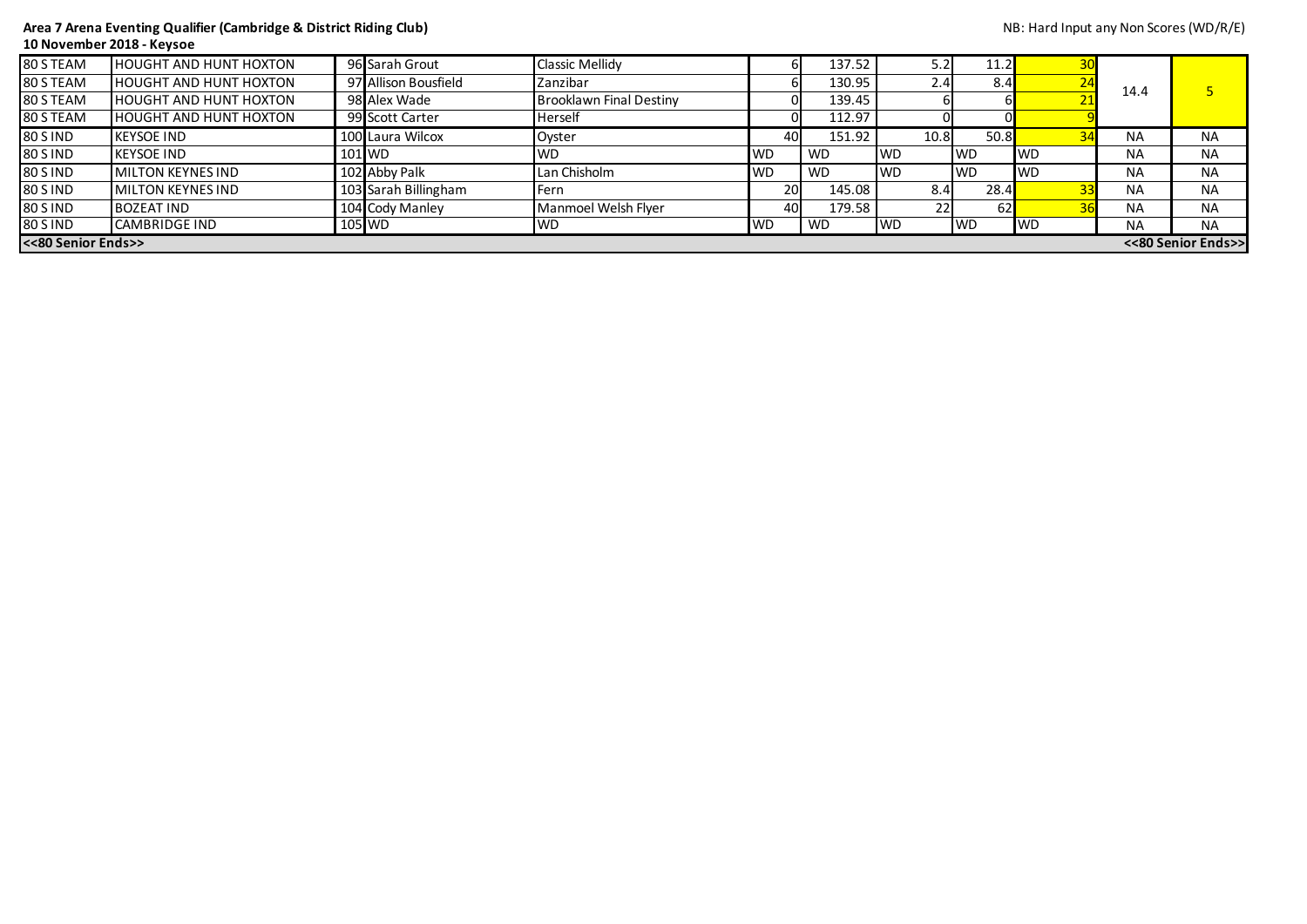## **Area 7 Arena Eventing Qualifier (Cambridge & District Riding Club)** NB: Hard Input any Non Scores (WD/R/E) **10 November 2018 - Keysoe**

| <b>Class</b>                               | Team                         |  | No. Rider            | <b>Horse</b>                |           | <b>Faults</b>   |           | OT 125 Time Faults | <b>Score</b> |            |           | Ind Place Team Score Team Place |
|--------------------------------------------|------------------------------|--|----------------------|-----------------------------|-----------|-----------------|-----------|--------------------|--------------|------------|-----------|---------------------------------|
| 90 J TEAM                                  | SHILLINGTON 3                |  | 106 Kitty Ashpole    | <b>Ruby Fire Fox</b>        |           |                 | 123.86    |                    | ы            |            |           |                                 |
| 90 J TEAM                                  | SHILLINGTON 3                |  | 107 Katie Johnson    | Cococabana Sunrise          |           |                 |           |                    |              |            | 21.6      |                                 |
| 90 J TEAM                                  | <b>I</b> SHILLINGTON 3       |  | 108 Libby Bunyan     | Crevenagh Clover            |           | 10 <sub>l</sub> | 128.80    | 1.6                | 11.6         |            |           |                                 |
| 90 J TEAM                                  | SHILLINGTON 3                |  | 109 Poppy grovestock | <b>Black Beauties Boy</b>   |           |                 | 121.36    |                    |              |            |           |                                 |
| 90 J IND                                   | <b>KEYSOE IND</b>            |  | 110 Lilla Parratt    | <b>Manniard Seabird</b>     |           |                 | 111.17    |                    | $\mathbf{0}$ |            | <b>NA</b> | <b>NA</b>                       |
| 90 J IND                                   | <b>SHILLINGTON IND</b>       |  | 111 Emily Brown      | Amber                       |           |                 | 115.91    |                    |              |            | <b>NA</b> | <b>NA</b>                       |
| 90 J IND                                   | <b>MILTON KEYNES IND</b>     |  | 112 Amelie Fricker   | Apple Blossom               |           |                 | 130.52    | 2.4                | 8.4          |            | <b>NA</b> | <b>NA</b>                       |
| 90 J IND                                   | <b>MILTON KEYNES IND</b>     |  | 113 Teagan Summers   | <b>Trebra Luck</b>          |           |                 | 128.00    | 1.2                | 5.2          |            | <b>NA</b> | <b>NA</b>                       |
| 90 J IND                                   | <b>HOUGHT &amp; HUNT IND</b> |  | 114 Ava Sambrook     | <b>Kilmurray Rocket</b>     | <b>WD</b> |                 | <b>WD</b> | <b>WD</b>          | <b>WD</b>    | <b>IWC</b> | <b>NA</b> | <b>NA</b>                       |
| 90 J IND                                   | <b>WITTERING IND</b>         |  | 115 Megan Bradley    | <b>Blackwoodland Forest</b> |           | 10              | 125.16    |                    | 10           |            | <b>NA</b> | <b>NA</b>                       |
| 90 J IND                                   | <b>WITTERING IND</b>         |  | 116 Emma Vergette    | Ardlonan Star               |           |                 | 116.73    | 2.8                | 6.8          |            | <b>NA</b> | <b>NA</b>                       |
| 90 J IND                                   | <b>CAMBRIDGE IND</b>         |  | 141 Phoebe Plumb     | Haw Cruise                  |           |                 | 125.21    | 0.4                | 6.4          |            | <b>NA</b> | <b>NA</b>                       |
| << 90 Junior Ends>><br><< 90 Junior Ends>> |                              |  |                      |                             |           |                 |           |                    |              |            |           |                                 |